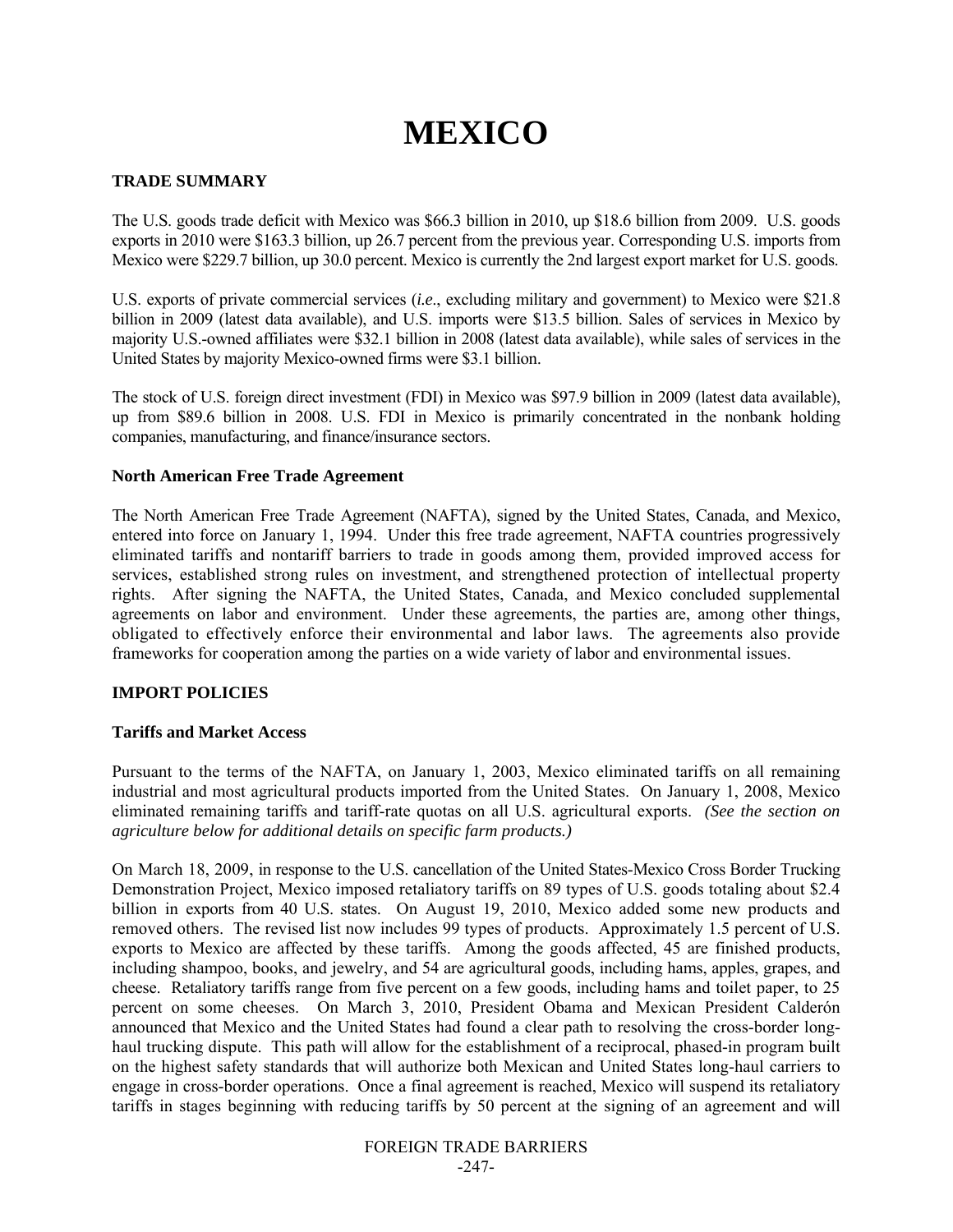suspend the remaining 50 percent when the first Mexican carrier is granted operating authority under the program. Mexico will terminate all current tariffs once the program is normalized.

Mexico imposes a value added tax (VAT) on sales of goods and services. Certain food products are exempt from the VAT. U.S. producers have complained that, while Mexico imposes the VAT on imports of U.S. nutritional supplements, it does not collect the VAT on sales of similar domestic products.

## **Agricultural Products**

The United States exported \$14.6 billion in agricultural products to Mexico in 2010, compared to \$12.9 billion in 2009. Mexico is the United States' third largest agricultural export market.

Antidumping duties have hampered U.S. meat exports, with Mexican policies in this area having reduced the number of U.S. suppliers and altered product trading patterns. Industry representatives assert that significant revenue was lost each year due to antidumping duties in the beef sector. On April 24, 2006, Mexico's Secretariat of Economy (SECON) announced that it would continue to apply the antidumping duties imposed on imports of U.S. beef and beef by-products from certain U.S. exporters and producers for another five years following an expiry review investigation. Following several requests for review of the measure by a major U.S. producer, on April 21, 2009, SECON initiated a changedcircumstance review with respect to that producer. On August 11, 2010, Mexico announced the elimination of antidumping duties.

Mexico is the largest export market for U.S. apples, and U.S. apple exporters had expressed concerns regarding the complex process by which Mexico applied antidumping duties on imports of Red and Golden Delicious apples from the United States. Since the launch of the original investigation in 1997, a series of court challenges and redeterminations by SECON ultimately excluded from the antidumping measure all but certain members of Northwest Fruit Exporters. On October 15, 2009, a binational NAFTA panel, convened at the request of U.S. apple exporters, ordered SECON to revise its final determination to account for significant deficiencies in SECON's methodology. On April 26, 2010, SECON published a Final Action Notice in the *Diario Oficial* announcing its compliance with the binational NAFTA panel order of October 15, 2009, case number MEX-USA-2006-1904-02. SECON's Final Action Notice eliminated antidumping duties imposed on U.S. Red and Golden Delicious apple imports as of March 2, 2010. The United States will continue to monitor this issue.

## **Administrative Procedures and Customs Practices**

U.S. exporters continue to express concerns about Mexican customs' administrative procedures, including: insufficient prior notification of procedural changes; inconsistent interpretation of regulatory requirements at different border posts; alleged under-invoicing of agricultural products; and uneven enforcement of Mexican standards and labeling rules. There have been relatively few specific complaints, however, and Mexican customs has been putting procedures in place to address issues of non-uniform application of requirements at border ports of entry. Agricultural exporters note that Mexican inspection and clearance procedures for some agricultural goods are long, burdensome, nontransparent, and unreliable. Customs procedures for express packages continue to be burdensome, although Mexico has raised the *de minimis* level from \$1 to \$50. Mexican regulations still hold the courier 100 percent liable for the contents of shipments. U.S. exporters have highlighted the benefits of harmonizing the hours of customs operation on the U.S. and Mexican sides of the border, but they cite delays stemming from the lack of preclearance procedures, which the Mexican government claims are not permitted under current law.

In May 2008, without prior notification of procedural changes, the Mexican government implemented a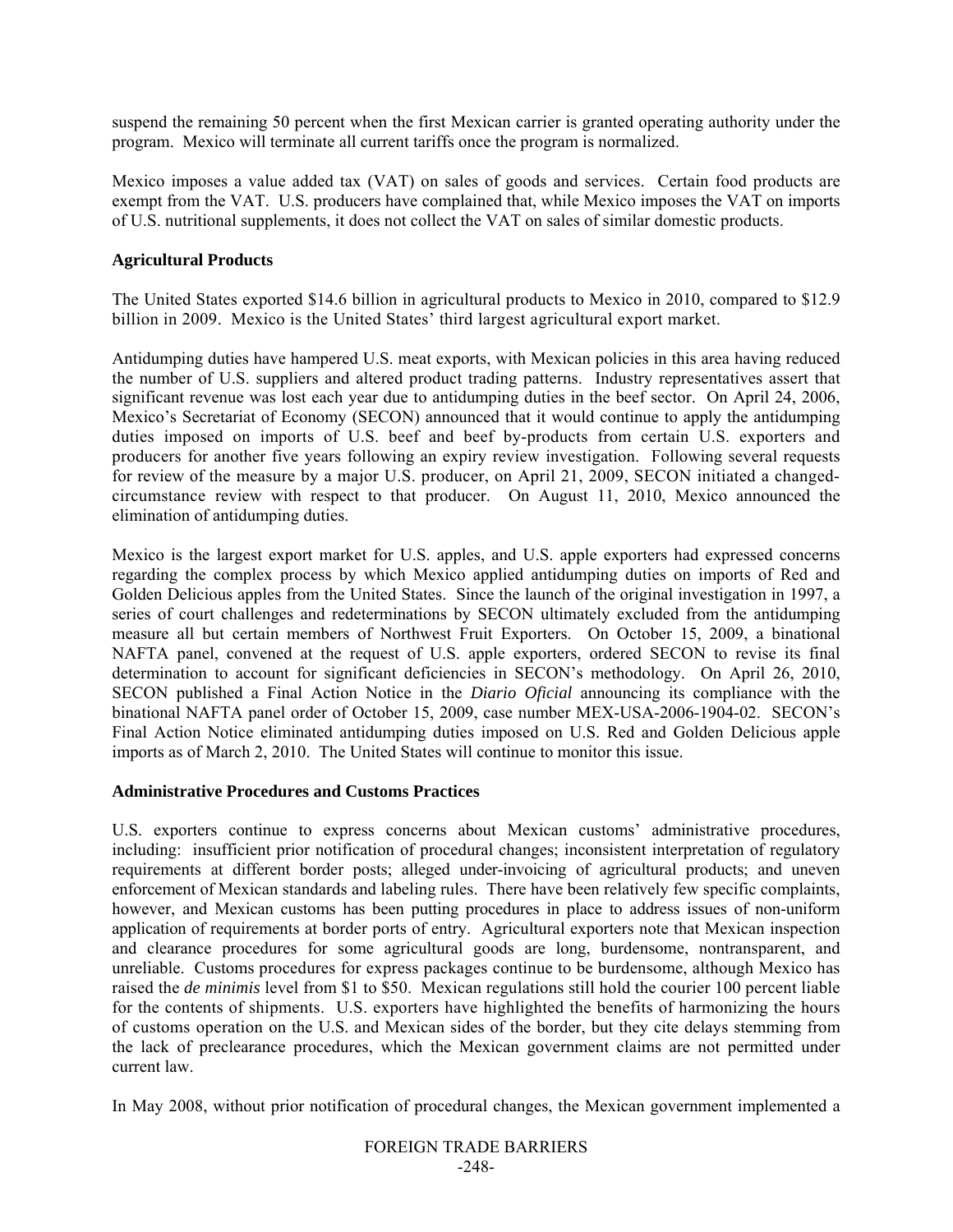new requirement to test all chemical samples and shipments being sent to Mexico in gas, liquid, or powder form. While such samples previously could be sent by express delivery service companies, this is prohibited under the 2008 procedures, necessitating the additional cost of using a customs broker. Some chemical exporters report customs broker fees of \$500. This barrier is having a detrimental effect on the competitiveness of U.S. exports of these products. The United States is working with Mexico and the Chemical Industry Association of Mexico to offer alternatives to this burdensome and expensive process. In 2009, to reduce delays and lower export costs, Mexico deployed devices at all 49 ports of entry along the United States-Mexico border in order to test chemical samples. Mexican customs is also considering the use of an importer registry for samples difficult to identify.

#### **GOVERNMENT PROCUREMENT**

Mexico's efforts to make its government procurement regime more transparent through policy reform and the application of technology have resulted in increased competition as well as savings for the government. The Mexican government has established several "electronic government" Internet sites to increase the transparency of government processes and to provide guidelines for the conduct of government officials. "Compranet" provides an online interface for conducting government procurement and contracting. Despite these reforms, there is still a need for further regulatory and technological improvements throughout the Mexican government.

The NAFTA limits the total value of contracts that Mexico's parastatal petroleum and electricity monopolies, PEMEX and the Federal Electricity Commission (CFE), respectively, may exclude from coverage under the NAFTA. Mexico provides to the United States and Canada an annual notice of the calculation of the procurement that it sets aside for domestic suppliers, along with the methodology used in the calculation.

# **INTELLECTUAL PROPERTY RIGHTS (IPR) PROTECTION**

Mexico was listed on the Watch List in the 2010 Special 301 report. The report noted Mexico's improved enforcement efforts, demonstrated by an increase in the number of raids, arrests, and indictments in 2009, and the imposition of the longest prison sentence on record in Mexico for an IPR violation (six and-a-half years). In addition, bilateral cooperation among agencies charged with intellectual property protection and enforcement was noted as encouraging, especially among those participating in a series of training and exchange programs over the past year. In the Special 301 report, the United States urged Mexico to increase resources devoted to protecting intellectual property and improving coordination among enforcement officials at the federal, state, and municipal levels. Concerns also remained over enforcement procedures and the inconsistent issuance of deterrent penalties. The United States welcomed Mexico's passage of legislation that would provide the Mexican Attorney General's office and certain Mexican enforcement officials with *ex officio* authority to prosecute IPR infringement. Legislation is still needed to provide *ex officio* authority to customs officers. The United States was also encouraged to learn about the steps that Mexico is taking to establish a voluntary recordation system at the border, coupled with new procedures with respect to detention of seized goods at the border. The United States welcomed signs that Mexico may be prepared to move forward with additional legislation to strengthen its IPR regime, including an anti-camcording law and the implementation of the WIPO Internet Treaties. The United States encouraged Mexico to provide effective protection against unfair commercial use, as well as unauthorized disclosure, of undisclosed test or other data generated to obtain marketing approval for pharmaceutical products. The United States also welcomed recent efforts by Mexican authorities to improve Mexico's system to address patent issues in connection with applications to market pharmaceutical products, as the existing system has generated considerable litigation and uncertainty. The United States continues to work with Mexico to resolve IPR concerns through bilateral, regional, and other means of engagement.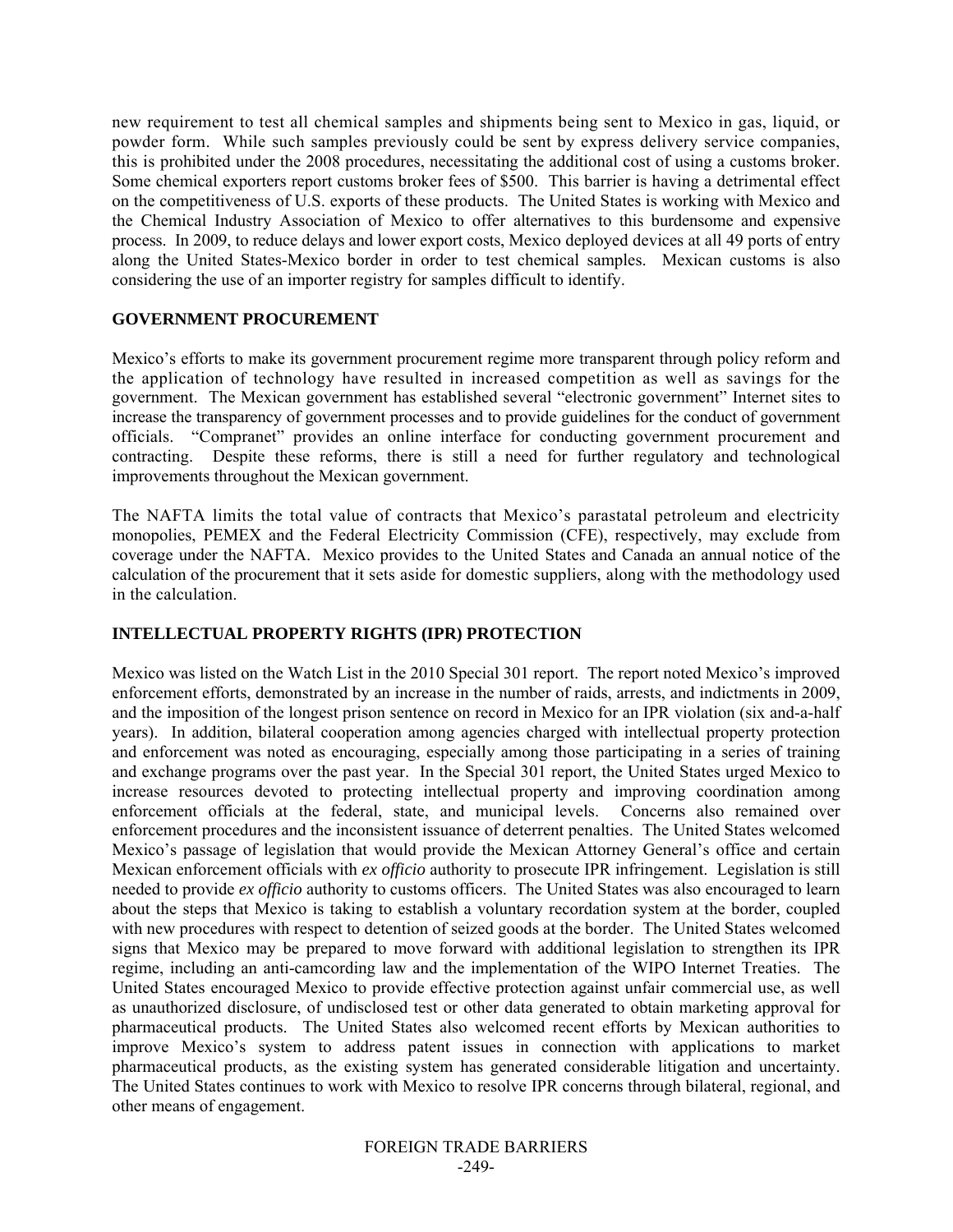Mexico was also an active participant in the Anti-Counterfeiting Trade Agreement (ACTA) negotiations, which were concluded in November 2010.

#### **SERVICES BARRIERS**

#### **Telecommunications**

The OECD's Communications Outlook 2009 identified Mexico as one of the OECD countries with the highest telecommunications charges. Previous OECD surveys of Mexico have recommended improving mandatory access to the local loop, regulating fixed-to-mobile termination charges, and introducing mandatory roaming to enable smaller mobile companies to use Telcel's (Mexico's largest mobile phone company) network at a regulated price. The OECD and Mexican telecommunications analysts suggest that industry regulator Cofetel (the Federal Telecommunications Commission) needs greater independence both from leading companies in the sector and its parent ministry, the Secretariat of Communications and Transportation (SCT).

The Calderón Administration and the PRI, Mexico's opposition party, agree that increasing competition in Mexico's telecommunications sector is a priority, but implementing policies to this end continues to be a challenge. The Mexican company Telmex and its wireless affiliate Telcel dominate the Mexican telecommunications market and are perceived as exercising disproportionate influence over the legislative process, the courts, and government regulators.

High interconnection rates in both fixed and mobile service remain a problem. While Cofetel has made numerous recent attempts to set lower long distance and mobile termination rates, the companies involved have filed injunctions that delay implementation of Cofetel's actions. Often frustrated in court in its regulatory efforts, the regulators sometimes resort to other means to achieve their goals. For example, SCT, Cofetel, and President Calderón appear determined to withhold modifications to Telmex's concession that would allow the company to provide television services (where Telmex sees its future in voice/video/data convergence) until Telmex makes concessions to further competition in telecommunications.

A Mexican company with U.S. shareholders has also complained that as a result of an interconnection dispute with Telmex (which is currently being resolved in the Mexican courts), Telmex has unilaterally inserted a message into calls to the company's customers indicating that the company has not been paying Telmex's interconnection rate and in the future the calls may not be completed. Telmex has admitted to doing this, claiming that it is necessary in order to protect consumers buying the company's telecommunications services. They also claim that Telmex has intentionally degraded the quality of the circuits it interconnects with Telmex in some areas, and has completely refused to interconnect in other areas. According to the Mexican company with U.S. shareholders, telecommunications regulator Cofetel is aware of these actions, and has asked SCT to impose sanctions on Telmex. However, SCT has not yet taken specific steps to stop Telmex from engaging in these practices.

In 2010, the Federal Competition Commission (Cofeco) concluded a formal investigation into Telmex and Telcel market dominance, finding that these companies indeed have market dominance. Consequently, Cofetel now has a mandate to issue asymmetrical regulations, which impose more stringent requirements on companies that have market dominance. Cofetel had previously proposed such asymmetrical regulations, but Telmex and Telcel challenged them in court, necessitating the investigation by Cofeco.

Although there have been several recent legislative attempts to open the Mexican fixed line telecommunications sector to increased foreign investment, which could increase opportunities for